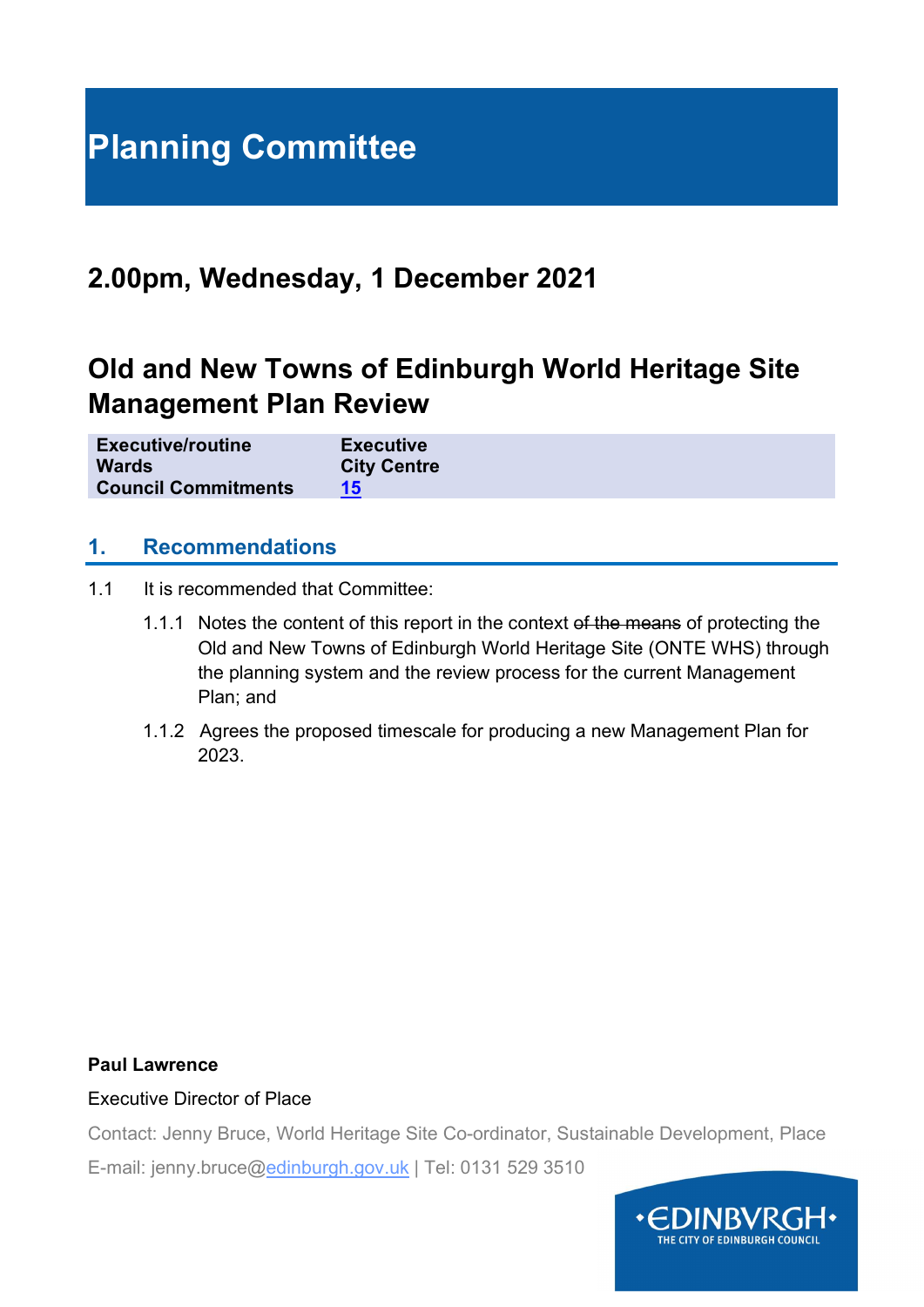# Report

# Old and New Towns of Edinburgh World Heritage Site Management Plan Review

### 2. Executive Summary

2.1 On 11 December 2017, the Committee approved the current Management Plan for the Old and New Towns of Edinburgh (ONTE) World Heritage Site (WHS) for 2017- 2022. On 19 May 2021, the Committee noted a Business Bulletin update on the ONTE WHS Management Plan. This report presents the programme for the revision of the current Plan with a view to producing a new Plan for 2023.

## 3. Background

- 3.1 The ONTE WHS was inscribed to the United Nations Educational, Scientific and Cultural Organisation's (UNESCO's) list of World Heritage Sites in December 1995. The site is made up of two distinct areas: the Old Town, dominated by Edinburgh Castle, and the neoclassical New Town, whose development from the 18<sup>th</sup> century onwards had a far-reaching influence on European urban planning. The harmonious juxtaposition of these two contrasting historic areas, each with many important buildings, is what gives the city its unique character.
- 3.2 ONTE WHS covers approximately 4.5 square kilometres of the city centre. It takes in the Old Town Conservation Area and the New Town Conservation Area and includes parts of five others. It encompasses many institutions of national significance including the Scottish Parliament, the courts, the galleries and the University of Edinburgh. It has retained its historic urban form and character to a remarkable extent and contains a wealth of buildings listed for their architectural and historic interest, including the highest concentration of Category A listed buildings in Scotland.
- 3.3 Outstanding Universal Value (OUV) means cultural and/or natural significance which is so exceptional as to transcend national boundaries and to be of common importance for present and future generations of all humanity. As such, the permanent protection of this heritage is of the highest importance to the international community. It is established at the time of inscription in the nomination document and explained in a Statement of OUV (SOUV) (Appendix 1). The SOUV can be supported by an explanation of specific 'attributes', which identify those elements of a site which 'carry' its OUV. These can be physical attributes or intangible attributes.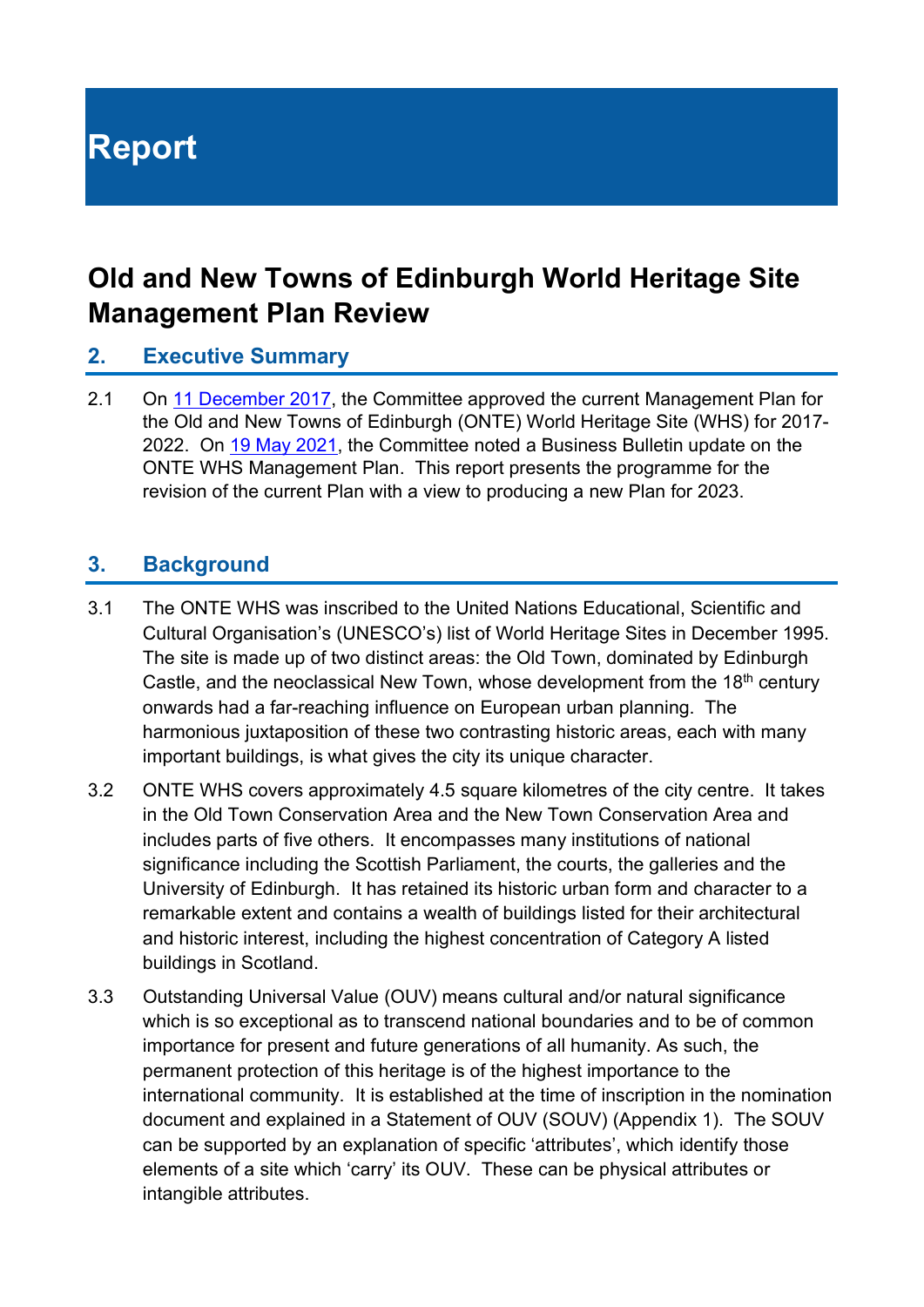- 3.4 There are 1,154 sites worldwide with WHS status, 33 in the UK and six in Scotland. The UK Government, as signatory to the World Heritage (WH) Convention, is committed to ensuring the protection and sustainable management of the OUV of its WHSs. For the purposes of the Convention, the UK Government (through the Department for Digital, Culture, Media and Sport – DCMS) is the 'State Party' but the Scottish Government (Culture and Historic Environment Division – CHED) advises DCMS for Scottish sites/ matters.
- 3.5 Historic Environment Scotland (HES) has specific obligations as the lead body for the historic environment for Scotland plus UNESCO requirements for WH delivered by HES on behalf of the UK State Party at CHED's behest.
- 3.6 The City of Edinburgh Council takes the lead role in the coordination and management of the ONTE WHS - the coordination is grant funded by HES. HES and Edinburgh World Heritage (EWH) are management partners and support the delivery of the WHS Management Plan and as consultees in the planning process on issues relating to OUV (HES is a statutory consultee).

# 4. Main report

- 4.1 It is a UNESCO requirement to have an up-to-date management system in place, which usually takes the form of a Management Plan. The production of the ONTE WHS Management Plan is the duty of those responsible for the positive management of the WHS – principally the Council, HES, and EWH. It is overseen by a Steering Group that is made up of these organisations.
- 4.2 The purpose of any management plan is to provide a framework for the preservation and enhancement of the Site's OUV, as accepted by UNESCO at nomination.
- 4.3 The current ONTE WHS Management Plan 2017-22 sets out what is significant about the WHS as a basis for understanding its important qualities, in order to determine the action necessary to protect and manage it. It includes long-term goals and short-term actions to preserve the Site, advocates existing protective policies, aims to influence day-to-day management issues, provides supporting information on managing the opportunities and threats facing the Site and provides a framework to monitor the condition of the built environment.
- 4.4 The current Management Plan runs until the end of 2022 and its review is currently underway. A series of partnership projects, including one in partnership with four other European World Heritage Cities (Porto, Bordeaux, Florence, Santiago de Compostela), and another looking at how to mainstream WH within the broader management of the Council, are feeding into the review. An evaluation of the current plan and two climate risk assessment projects (Climate Vulnerability Index – CVI, and Climate Change Risk Assessment – CCRA) will also inform the Plan.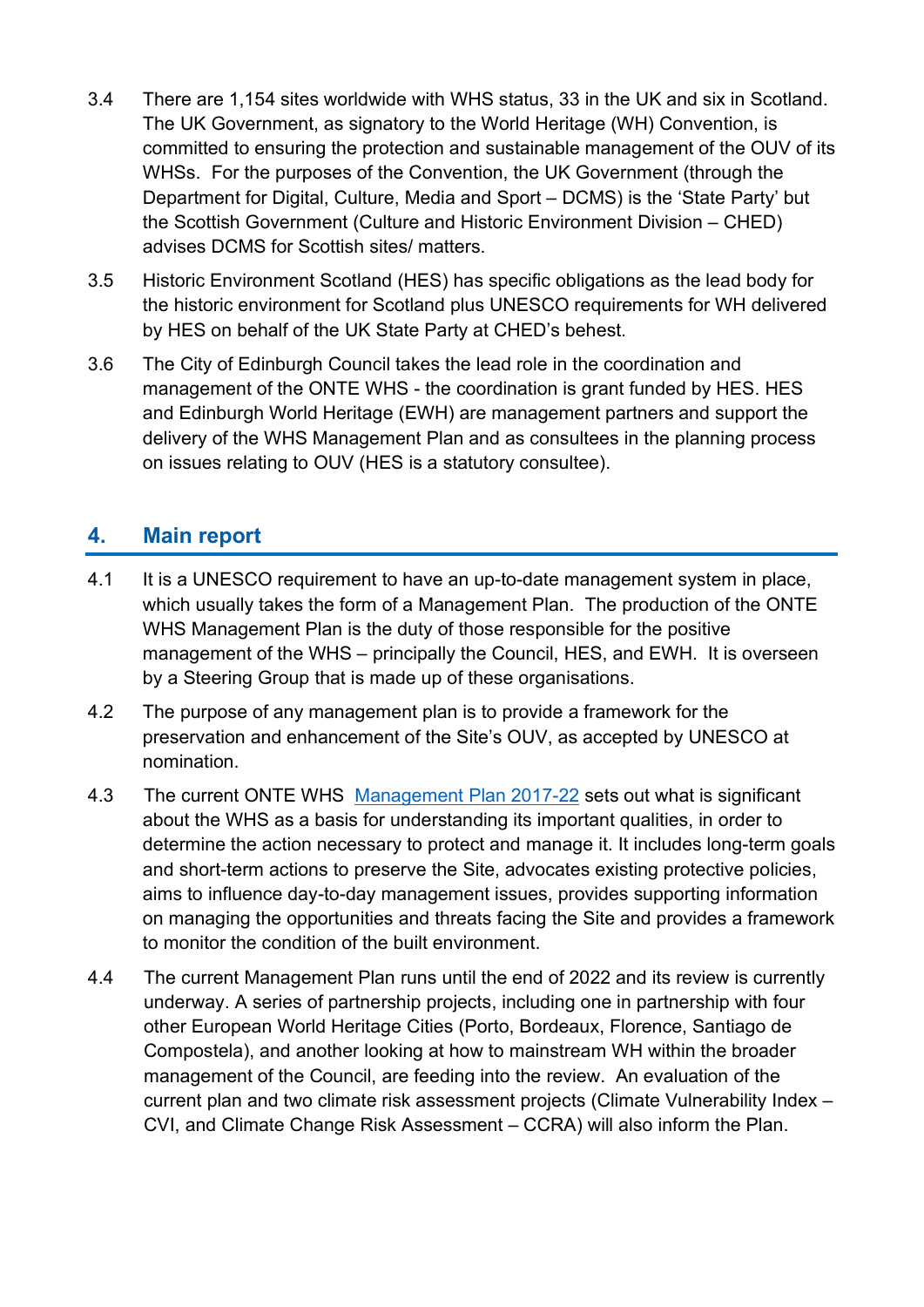

#### Engagement Strategy

- 4.5 National Lottery Heritage Fund (NLHF) funding secured by EWH is supporting the engagement strategy for the Management Plan review. The objective is to deliver a comprehensive and inclusive programme of engagement to support the development of the Plan. A full set of information concerning the threats and opportunities facing the WHS from a representative cross section of residents, businesses, visitors, heritage experts and other stakeholders will be gathered. There is a particular focus on gathering information from a diverse selection of individuals and communities who might not normally participate in heritage activities and public consultations. This will inform the main issues to be taken forward in the draft plan.
- 4.6 Focus groups were held in September 2021 as the start of the engagement strategy (with additional funding support from HES). This will be followed by 'expert' stakeholder workshops, community workshops and an on-line public consultation.
- 4.7 Four focus groups were led by market research consultants, who recruited participants from a diverse audience across the city. Each group had five/six participants.
- 4.8 The aim of the group discussions was to determine what the WHS means to local communities, what they think about the Site and how it is managed, providing insight into residents' views on which elements of the management of the Site work well and which do not, potential areas where heritage could touch their lives and what the new Plan should focus on. The results are yet to be published.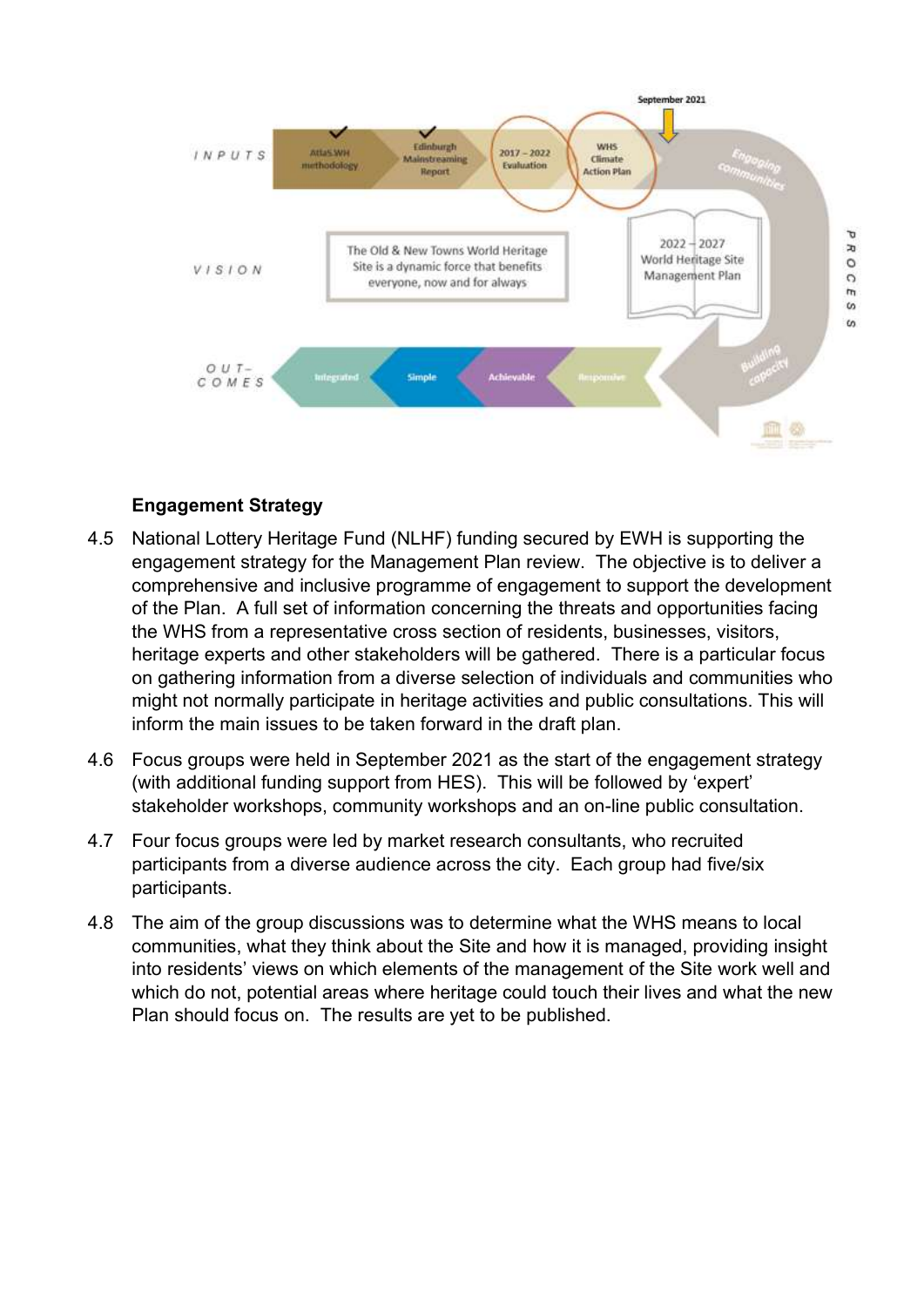### 4.9 Old and New Towns of Edinburgh Management Plan 2023-28: Engagement Plan

| <b>Tools</b>                                                              | <b>Participants</b>                                                                                                                                     | Output                                                                                 | <b>Approx. Timing</b> |
|---------------------------------------------------------------------------|---------------------------------------------------------------------------------------------------------------------------------------------------------|----------------------------------------------------------------------------------------|-----------------------|
| 1. Professionally<br>recruited Focus<br><b>Group Discussions</b><br>(new) | Representative panels of residents across the<br>city                                                                                                   | Qualitative information on key<br>threats and opportunities                            | September             |
| 2. Self-selecting on-line<br>consultation                                 | Random, but with efforts to limit to Edinburgh<br>businesses and residents. May include<br>placemaking 'wheel' to foster comparison to<br>2017/22 plan  | Semi-quantitative information on<br>threats and opportunities                          | December              |
| 3. Community<br>workshops (new)                                           | Targeted across Edinburgh's communities<br>from both within and outwith the World<br>Heritage Site                                                      | Qualitative evaluation of specific<br>community concerns                               | November - December   |
| 4. Expert workshops                                                       | Targeted across key stakeholder groups<br>engaged in different areas of<br>City management (e.g. housing, tourism,<br>transport, climate response etc.) | Expert views from a range of<br>different perspectives on threats<br>and opportunities | November - December   |
| 5. Social Media<br>listening exercise<br>(new)                            | Targeted users of Social Media                                                                                                                          | Real-time digital expressions of<br>opinion on threats and<br>opportunities            | <b>End November</b>   |
| 6. Face-to-face<br>discussions at high-<br>footfall Edinburgh<br>events   | Targeted communities who participate in these<br>events (e.g. Meadows Festival)                                                                         | Semi-quantitative information on<br>threats and opportunities                          | TBC                   |

## 5. Next Steps

5.1 Once stakeholder engagement is complete a draft Management Plan will be produced for public consultation.

## 5. Financial impact

- 6.1 There are no immediate financial implications for the Council arising from this report as costs are being covered by third party funding and within existing resources.
- 6.2 The format for the finished Management Plan is not yet agreed. The current Plan can be viewed online, although there is a small stock of printed copies. Demand for printed copies is low, however they remain useful for events and advocacy.

# 6. Stakeholder/Community Impact

6.1 The proposed engagement strategy has been designed to capture views on management issues within the World Heritage Site, and to encourage comments that will add depth and insight to the focus of the next Management Plan.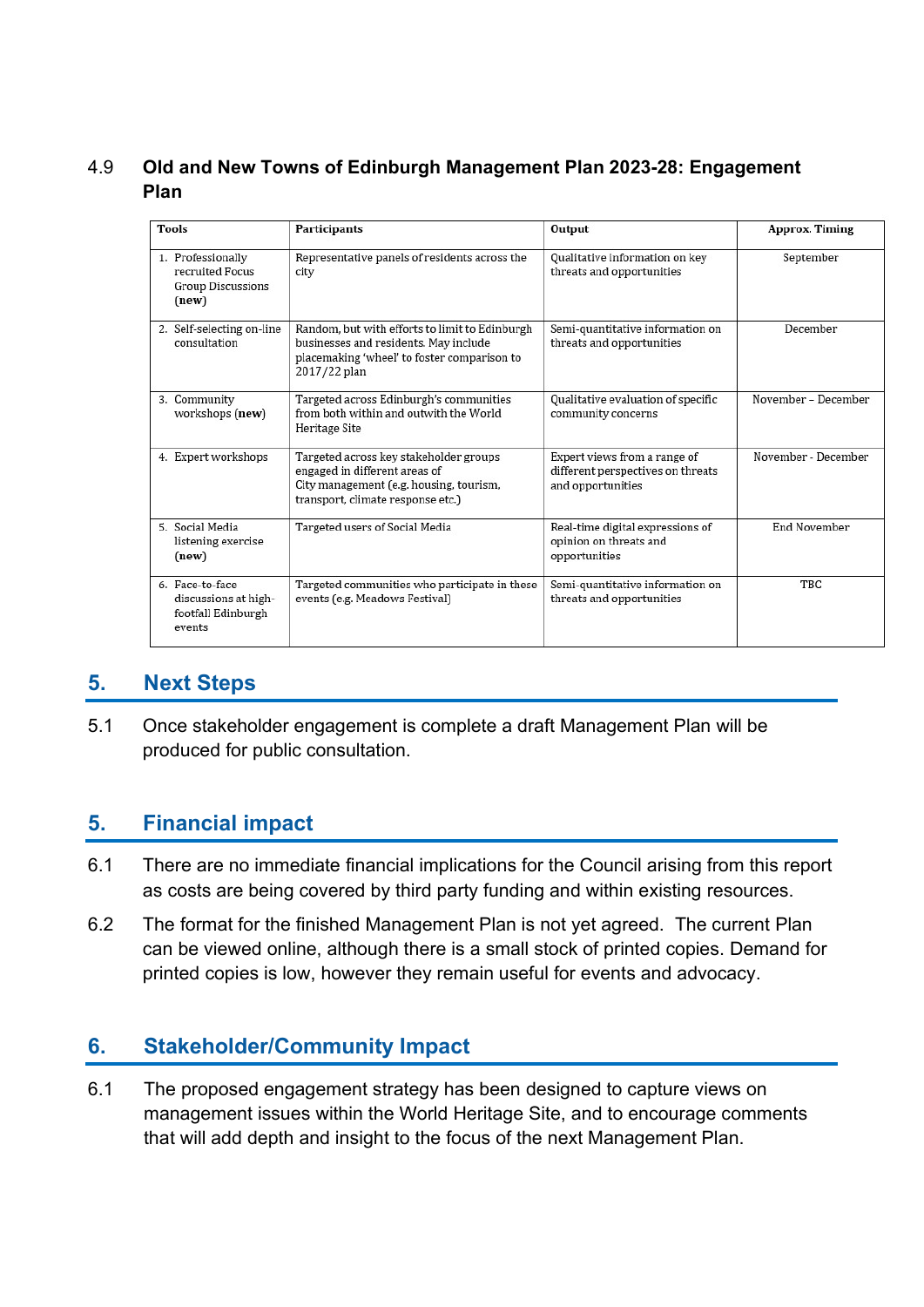# 7. Background reading/external references

- 7.1 Atlas World Heritage Project
- 7.2 Climate Vulnerability Index implementation in an urban setting: blog

# 8. Appendices

8.1 Appendix 1 – Statement of Outstanding Universal Value of the World Heritage Site.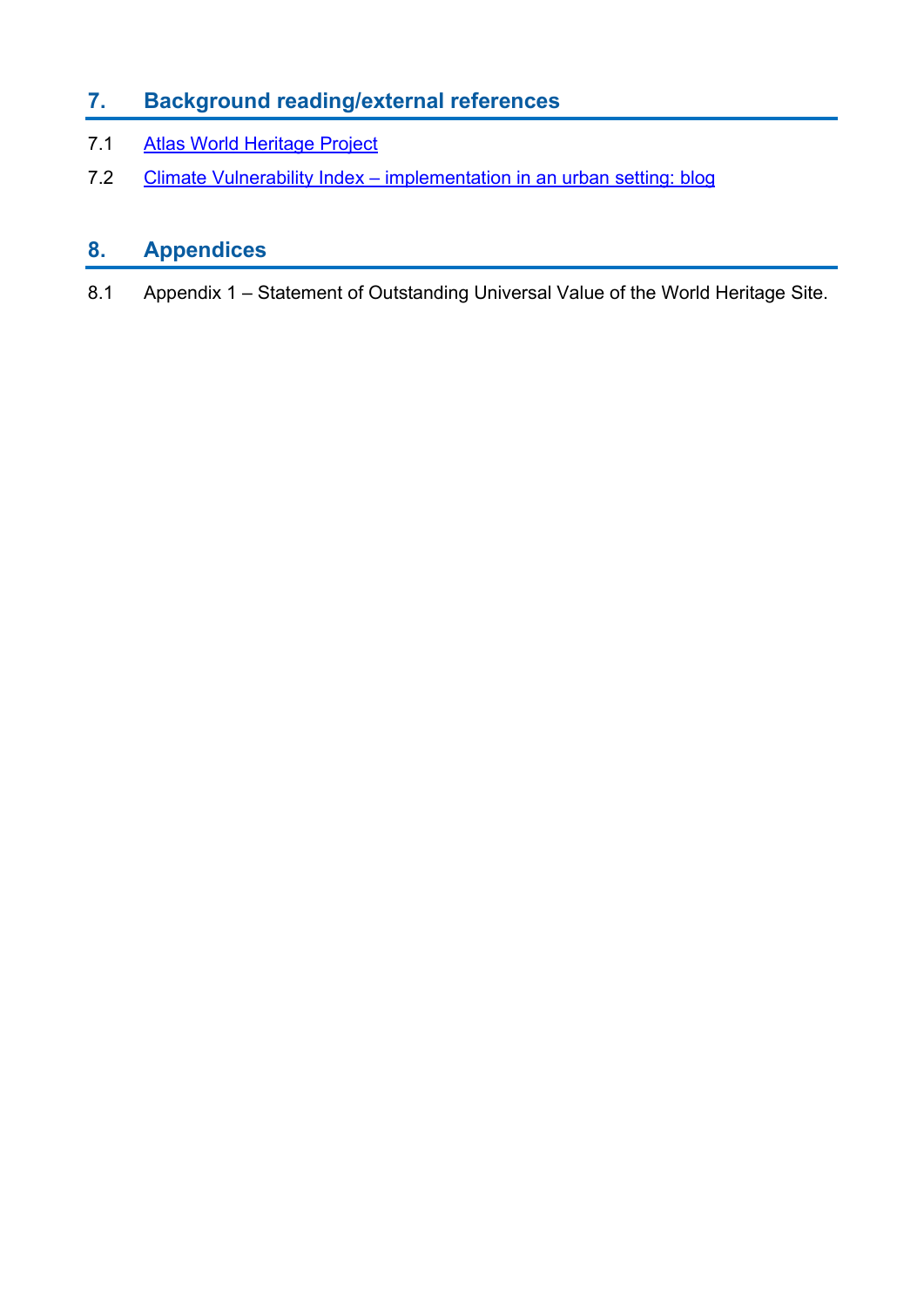#### **Statement of Outstanding Universal Value of the World Heritage Site: Brief synthesis**

The remarkable juxtaposition of two clearly articulated urban planning phenomena. The contrast between the organic medieval Old Town and the planned Georgian New Town of Edinburgh, Scotland, provides a clarity of urban structure unrivalled in Europe. The juxtaposition of these two distinctive townscapes, each of exceptional historic and architectural interest, which are linked across the landscape divide, the "great arena" of Sir Walter Scott's Waverley Valley, by the urban viaduct, North Bridge, and by the Mound, creates the outstanding urban landscape.

The Old Town stretches along a high ridge from the Castle on its dramatically situated rock down to the Palace of Holyrood. Its form reflects the burgage plots of the Canongate, founded as an "abbatial burgh" dependent on the Abbey of Holyrood, and the national tradition of building tall on the narrow "tofts" or plots separated by lanes or "closes" which created some of the world's tallest buildings of their age, the dramatic, robust, and distinctive tenement buildings. It contains many 16th and 17th century merchants' and nobles' houses such as the early 17th century restored mansion house of Gladstone's Land which rises to six storeys and important early public buildings such as the Canongate Tolbooth and St Giles Cathedral. The Old Town is characterized by the survival of the little-altered medieval "fishbone" street pattern of narrow closes, wynds, and courts leading off the spine formed by the High Street, the broadest, longest street in the Old Town, with a sense of enclosed space derived from its width, the height of the buildings lining it, and the small scale of any breaks between them.

The New Town, constructed between 1767 and 1890 as a collection of seven new towns on the glacial plain to the north of the Old Town, is framed and articulated by an uncommonly high concentration of planned ensembles of ashlar-faced, worldclass, neo-classical buildings, associated with renowned architects, including John and Robert Adam (1728-92), Sir William Chambers (1723-96), and William Playfair (1790- 1857). Contained and integrated with the townscape are gardens, designed to take full advantage of the topography, while forming an extensive system of private and public open spaces. The New Town is integrated with large green spaces. It covers a very large area of 3,288 ha, is consistent to an unrivalled degree, and survives virtually intact. Some of the finest public and commercial monuments of the New-classical revival in Europe survive in the city, reflecting its continuing status as the capital of Scotland since 1437, and a major centre of thought and learning in the 18th century Age of Enlightenment, with its close cultural and political links with mainland Europe.

The successive planned extensions from the first New Town, and the high quality of the architecture, set standards for Scotland and beyond, and exerted a major influence on the development of urban architecture and town planning throughout Europe. The dramatic topography of the Old Town combined with the planned alignments of key buildings in both the Old and the New Town, results in spectacular